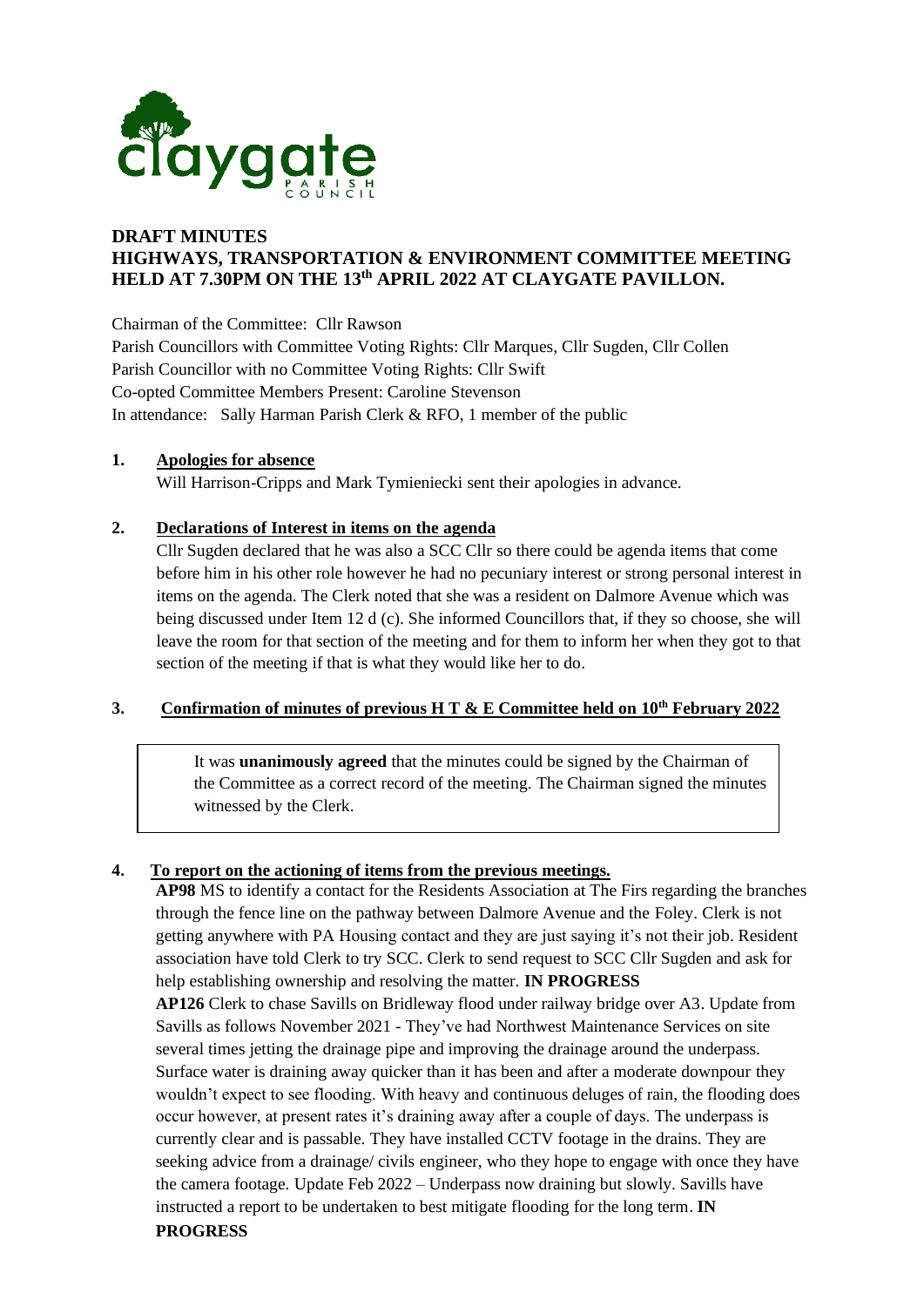**AP128** Cllr Sugden to brief Clerk on issue of path between Loseberry Road and Station Road being used by cyclists. Clerk submitted resident concern via SCC portal. Response from SCC was as follows. Cyclists using a footpath is an act of trespass on the landowner, it is not something the Highway Authority have the power or duty to enforce. If a byelaw existed on the footpath which prohibited the use by cyclists, then this would be an offence and can be reported to the police. In this case SCC don't believe a byelaw exists on the footpath in question. This would usually be demonstrated on site by red prohibition cycling signs and these can only be displayed if a byelaw exists. Other deterrents that have been used before include varying designs of barriers to discourage access for cyclists however these are not considered access friendly for all users of the footpath and we are aiming to improve access to the rights of network so that it is suitable for all users. Most barriers would inhibit use of the path for users with pushchairs or disabled users so we would not be looking to install anything here**.** SCC is responsible for the maintenance and management of Footpath 39. **DONE**

**AP16** Caroline Stevenson to draft an email on overgrown Bridleway concerns by Elm Farm and send to Clerk for review and submit. Update from SCC. The public right of way ends at the northern most entrance to Elm Farm. The reason you cannot record anything on the section between the two entrances is that this section is not recorded as a public right of way**. IN PROGRESS** Cllr Sugden and Caroline Stevenson to walk route.

**AP25** Clerk to investigate Grit bins and add to next agenda. **OUTSTANDING**

**AP32** Clerk to contact Network Rail about the recent spate of bike thefts and ask them to improve CCTV coverage. Clerk contacted PCSO first and she confirmed no reports of bike theft from bike racks at station. Clerk to contact British Transport Police. Cllr Sugden to inform resident to speak to Network rail. **REMOVE**

**AP47** Clerk to order Claygate Clean Up Day new banners. **DONE**

**AP48** Clerk to order new litter pickers. **DONE**

**AP49** Clerk to order Hanging Baskets as soon as EBC Greenspaces team allow. **DONE AP50** Clerk to add items to Bi-Annual EBC/CPC agenda and circulate agenda to attendees. Minutes from meeting on 25<sup>th</sup> Feb have been circulated. **DONE** 

**AP51** Clerk to pick up with HGS Contractor and feedback options at next HT&E Committee meeting**. OUTSTANDING**

**AP52** Clerk to report Bridleway at end of Coverts Road to SCC**. OUTSTANDING AP53** Cllr Sugden and Cllr Rawson to write article and send to Peter by 20<sup>th</sup> February. Clerk to provide artwork for Clean up day. **DONE**

**5. To note a resident's concern over the condition of the Bridleway on Telegraph Lane and agree any action required.** 

A member of the public had requested that the Clerk read out a statement on his behalf. The resident requested CPC's assistance again as his meeting with Ms Edwards SCC Countryside office has resulted in no progress. He met in April 2021 with Ms Edwards SCC Countryside Officer who denied that any improvement work was needed as the condition of the Telegraph Lane bridleway was adequate however, she offered to contact SCC approved contractors to obtain a ballpark estimate for carrying out repairs, with a view to some kind of cost-sharing solution being explored between the various vehicular users of the bridleway. However, since that time and despite the resident following up several times, no progress has been made and the resident notes that the bridleway condition is as bad as ever. The resident says that Royal Mail managers have informed them that they are considering ceasing deliveries to Semaphore House due to the damage which has been caused to their vans while driving to our property. The decision is pending a Senior Royal Mail manager visiting the property. The resident now considers the situation very serious in the fact that the emergency services were not able to reach them and they now may be losing daily postal service. He notes that he has written again to Ms Edwards to explain the situation with Royal Mail and to request her urgent assistance. He would also be grateful for any help with the Parish Council can provide to resolve this situation.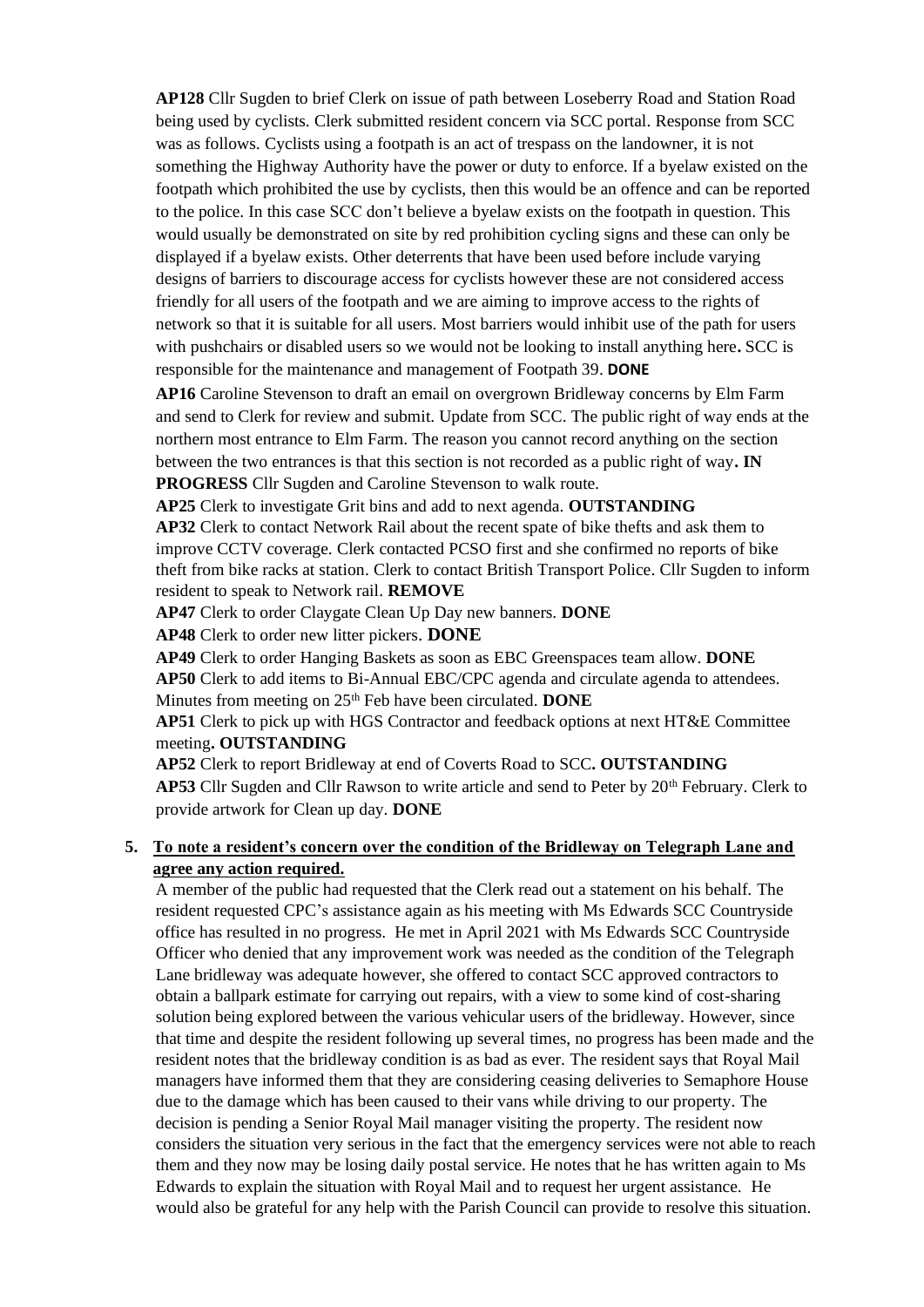The Clerk noted that she had so far directed the resident to raise his concerns to his EBC Cllrs and SCC Cllr and she asked the Committee if they would like to take any other action. The Committee noted the residents' concern and that the best course of action was for the resident to contact his SCC Cllr Mark Sugden.

It was **agreed in a majority decision** that the Clerk give SCC Cllr Mark Sugden's contact details to the resident. Cllr Sugden did not participate in the vote.

**AP54** Clerk to send the resident SCC Cllr Mark Sugden's contact details.

## **6. To note a resident's concern over the condition of Woodstock Lane South and agree any action required.**

A resident had sent the Clerk a video of the road status along Woodstock Lane South showing numerous potholes and general despair along Woodstock Lane South. Cllr Sugden noted he had also received the email with video and had informed the resident that it was a SCC matter and to contact SCC.

It was **agreed in a majority decision** that the Clerk ask the resident to report the issue to SCC via their website. Cllr Sugden did not participate in the vote.

**AP55** Clerk to notify resident to contact SCC.

## **7. To note a resident's concern over the bench on Hare Lane to the side of the Old Bank and agree any action required.**

The Clerk had circulated a history of Bench location discussions between EBC, SCC, developers and residents from 2018 and a paper prepared by the resident ahead of the meeting. Cllr Sugden declined to take part in the discussion. Cllr Swift spoke. She noted that in July 2020 she was involved in the Parish Council Planning Committee discussion regarding the bench. She had flagged her concerns about having the bench in front of the newly developed Old Bank and voiced it as an unsuitable location at the time. She noted that in August 2020 the Planning Committee unanimously agreed that the bench be moved in front of the EBC noticeboard. She noted that in August 2018 it was moved from its location by the noticeboard due to litter issues and there were now frequent piles of rubbish by the bench outside the Old Bank and it was not pleasant and that Claygate was over benched. She noted that Claygate residents shouldn't have to put up with litter and anti-social behaviour. She proposed that there were 2 solutions. Firstly, move the noticeboards closer together and put the bench at the end of them or remove the bench altogether. Cllr Marques noted that the bench was there to serve a purpose for allowing elderly residents to have a rest when out shopping. Cllr Sugden asked for clarity on the original bench location. The Clerk noted that she only had an historic email to the old Clerk suggesting it used to historically be next to Boots but she had only ever seen it herself in front of the Old Bank. Cllr Swift noted that Cllr Sugden had said he wouldn't participate. Cllr Sugden noted he was just asking for clarification on the documentation that had been provided. Cllr Rawson stated that he believed there were 3 options for the Committee to consider and he would go through each of them in turn to ascertain the level of support. Firstly, leave the bench as if, secondly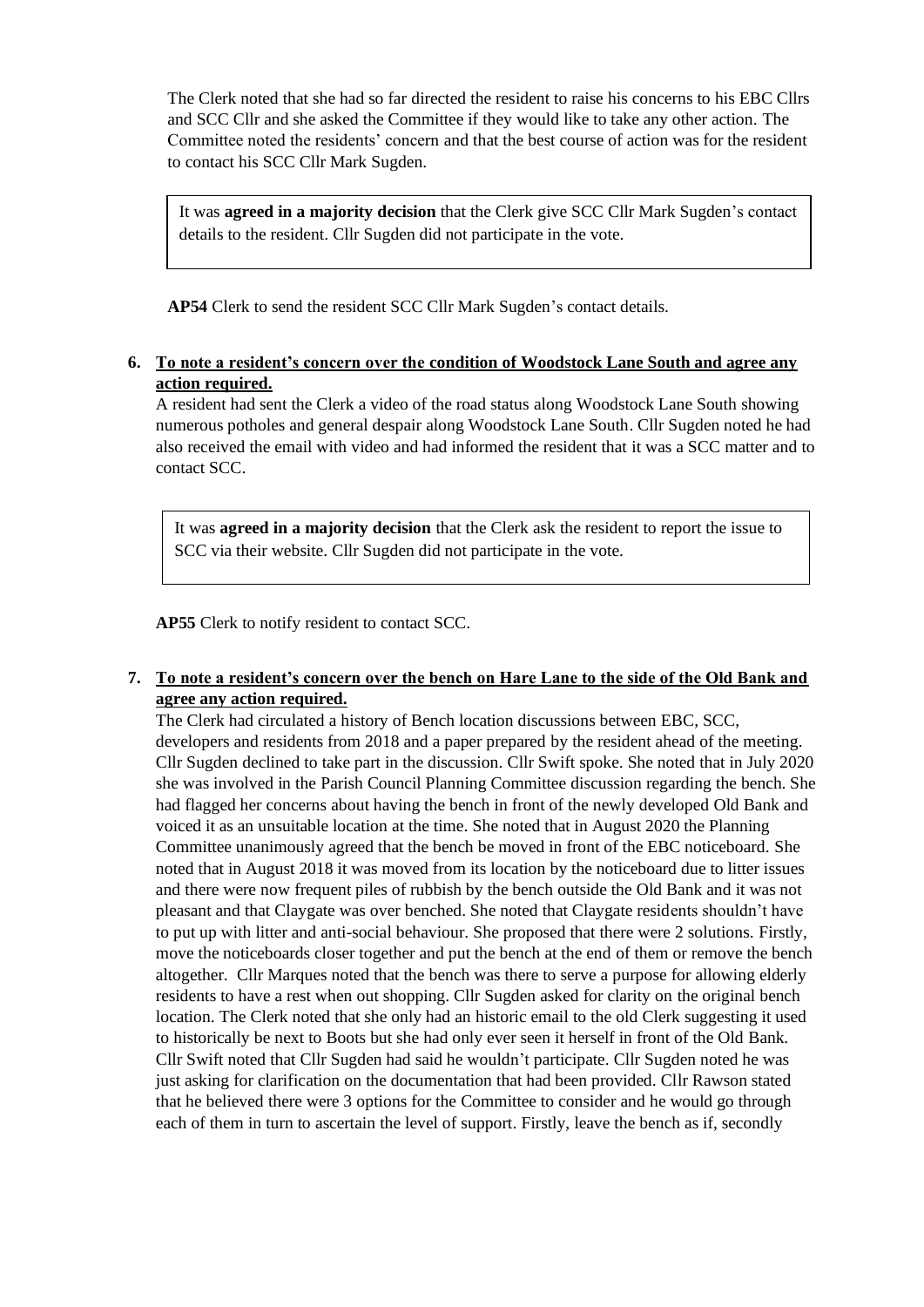move it back to be by the noticeboards and thirdly to remove the bench completely. The first 2 options received no proposers and the third option received a proposer and seconder.

It was **agreed in a majority decision** that the bench be removed all together. Cllr Sugden did not participate.

**AP56** Clerk to notify EBC and SCC and resident of the decision and request EBC remove the bench.

*Cllr Swift and the member of the public left the meeting.*

- **8. To note the storm damage caused in February 2022 and action taken and note resident's requests for help in clearing debris and maintaining trees on Meadow Road Island.** The Clerk updated the Committee on the actions she had taken in the wake of the February storms: -
- Organised the removal of tree debris in Firs Verge opposite No 133 Hare Lane for £800 ex VAT as agreed at 10<sup>th</sup> March Full council meeting.
- Chased SCC to remove a Cherry branch outside no 11 Dalmore Avenue.
- Chased EBC to clear branches from corner of Foley Rd/Albany Crescent.
- Fixed noticeboard on Hare Lane. SCC contractor had made stable as the Clerk believed the new noticeboard was 6 weeks off arriving at the time. Chairman and Clerk approved the £210.00 (ex. VAT) for an additional visit to the site to leave existing, damaged noticeboard secure and safe.
- Advised resident to pick up issue of tree debris and unstable tree in Meadow Road Island with SCC as EBC had advised her that their map system identified SCC as the responsible party. SCC responded saying that they weren't responsible so Clerk had directed resident to pick up the issue with SCC Cllr Mark Sugden. SCC Cllr Mark Sugden had requested EBC clear area which they have done but the issue remains over the responsibility of Meadow Road Island as the land is unregistered but has Village Green status. Cllr Sugden noted that he was investigating this issue in his capacity as SCC Cllr.

## **9. To note the EBC Design Survey for the Claygate's Recreational Playground Refurbishment and agree any action arising.**

The Clerk updated the Committee on the EBC Design Survey for the Claygate Recreational playground. Residents could vote on 3 options but they needed to submit their favourite by Monday 18<sup>th</sup> April. The Clerk noted that she had also asked the EBC Greenspaces team for a few equipment options over and above the EBC proposal to bring to full council on  $24<sup>th</sup>$  May as a possible Platinum Jubilee project as per an action point from the  $10<sup>th</sup>$  March 2022 Full council meeting.

## **10. To consider and agree the method for an annual tree inspection on Highway Garden Sites.**

The Clerk noted that she felt a more formal annual inspection of trees on the 13 CPC managed HGS should happen alongside Cllr visual inspections every 8 weeks. She had contacted the Tree Wardens about whether they could support in a more formal annual inspection of the trees but they had replied saying they were unable to as they were not qualified to do this and the Tree Council has told them that they must never advise formally on the safety or health of trees. The Clerk had contacted one of the highly qualified Clerk's at Worplesdon Parish Council who had advised her that a formal inspection over and above monthly checks by Groundsman is required as CPC would be liable if a falling tree was to injury anyone.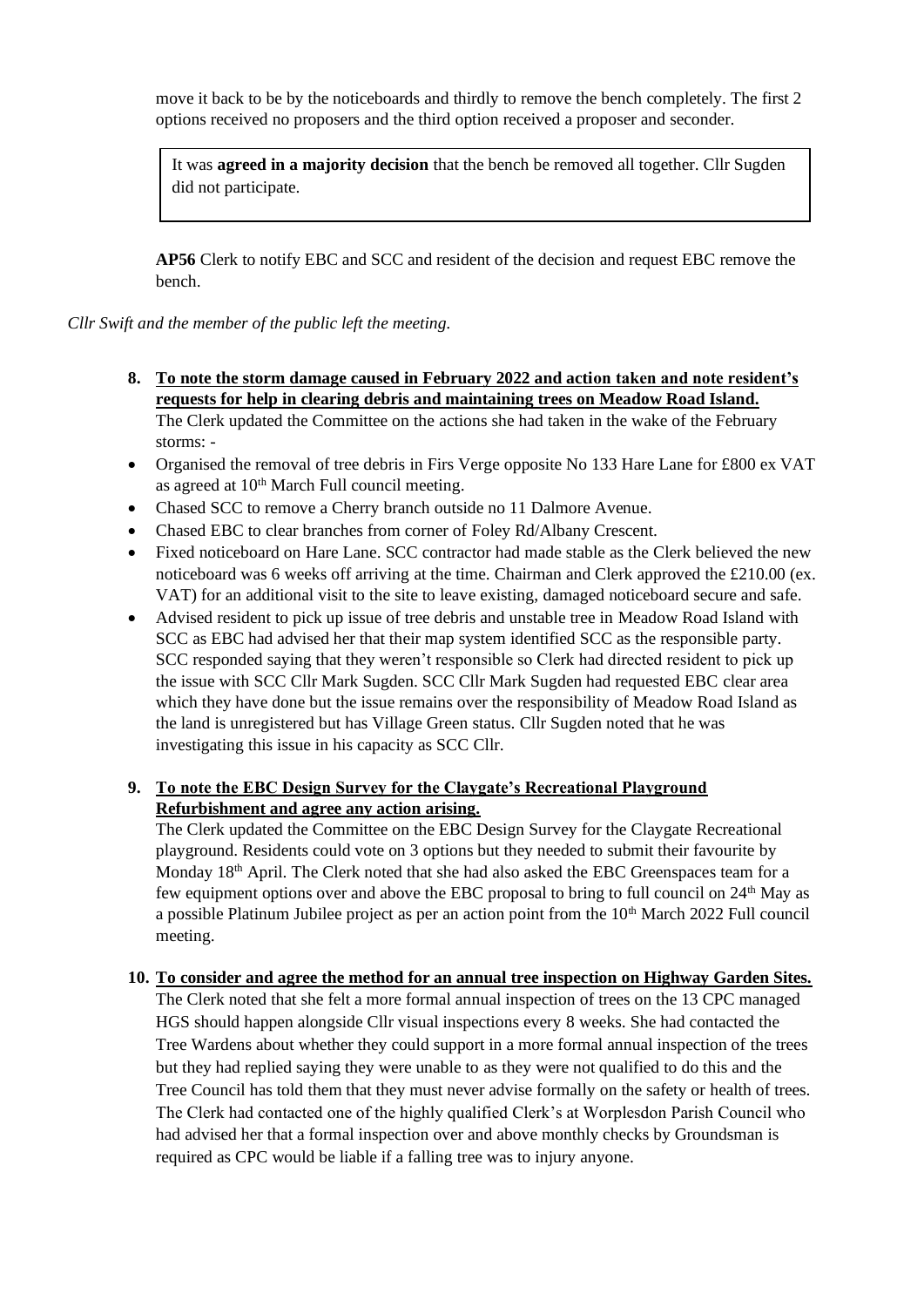It was **unanimously agreed** that CPC needed to get a formal annual check of trees on HGS in place and that the Clerk should ask the Tree Wardens to map the trees, check the CPC HGS Contractor is carrying out a monthly visual inspection and get quotes to bring to the next Full Council meeting or HT&E Committee.

**AP57** Clerk to ask the Tree Wardens to map the trees, check the CPC HGS Contractor is carrying out a monthly visual inspection and get quotes to bring to the next Full Council meeting or HT&E Committee.

## **11. To discuss Environmental issues:**

## **a. Highway Garden Site inspections (including reports from Councillors)**

Cllr Collon was the only one to raise any concerns on her HGS site inspection round citing a bush that required cutting back on the Firs Verge and significant rubbish in the Parade bed outside the Greengrocers.

**AP58** Clerk to feedback to HGS Contractor.

The Clerk noted that the CVA had contacted her about a request from Pippa's Nursery to look after the verge bed between the Co-op and Torrington Lodge car park and erect a sign. The Clerk responded to the CVA that this land was SCC Highways and that they should direct the owner of Pippa's nursery to pick up directly with SCC.

#### **b. Litter, Litter bins, Graffiti and Fly tipping**

Woodstock Lane fly tipping was raised as a continuing concern. The Clerk noted that Clean Up Day banners were up thanks to Cllr Bray and that notification had gone out in the Courier, Facebook and was up on the CPC website.

**c. Overhanging trees, branches & hedges**  None to report.

#### **12. To discuss Highways & Transportation issues:**

#### **a. Public Transport**

The Clerk noted that the new Hare Lane bus stop between Champion Timber and Dalmore Avenue was in place. Cllr Sugden noted that the reason for the design was to improve accessibility whilst maximising on road parking.

## b. **Bridleways and Rights of Way**

The Committee noted that recent weather had caused flooding on a number of bridleways again and that the Clerk continued to chase Savills on the flooding under the railway bridge south of the A3. It was noted that SCC had approved funds towards a Pegasus Crossing on Copsem lane at a recent meeting.

#### **c. Traffic calming and Speed Watch**

The Clerk had circulated the latest Speedwatch report provided by Mark Tymieniecki ahead of the meeting. The Clerk had also circulated an invitation to attend an online presentation and discussion to Town and Parish councils in Surrey on Wednesday 6th April, 8pm for 20s Plenty Surrey campaign.

#### **d. Liaison with SCC: -**

**a) Road maintenance and footways** No issues raised.

#### **b) Highway trees (maintenance and replacement)**

The Clerk updated the Committee on an update on Highway Tree removal scale she had received from her SCC Highways Environment Officer a month before. He had informed her that any trees that are considered "dangerous" will be ranked 1-5. P4s have a 6-12 month timescale to be felled to a 1 metre stump (SCC have over 2800 of these in the system at the moment). P5s have a more immediate timescale (ideally within 6 - 12 weeks) and SCC still have over 800 of these in the system. That is why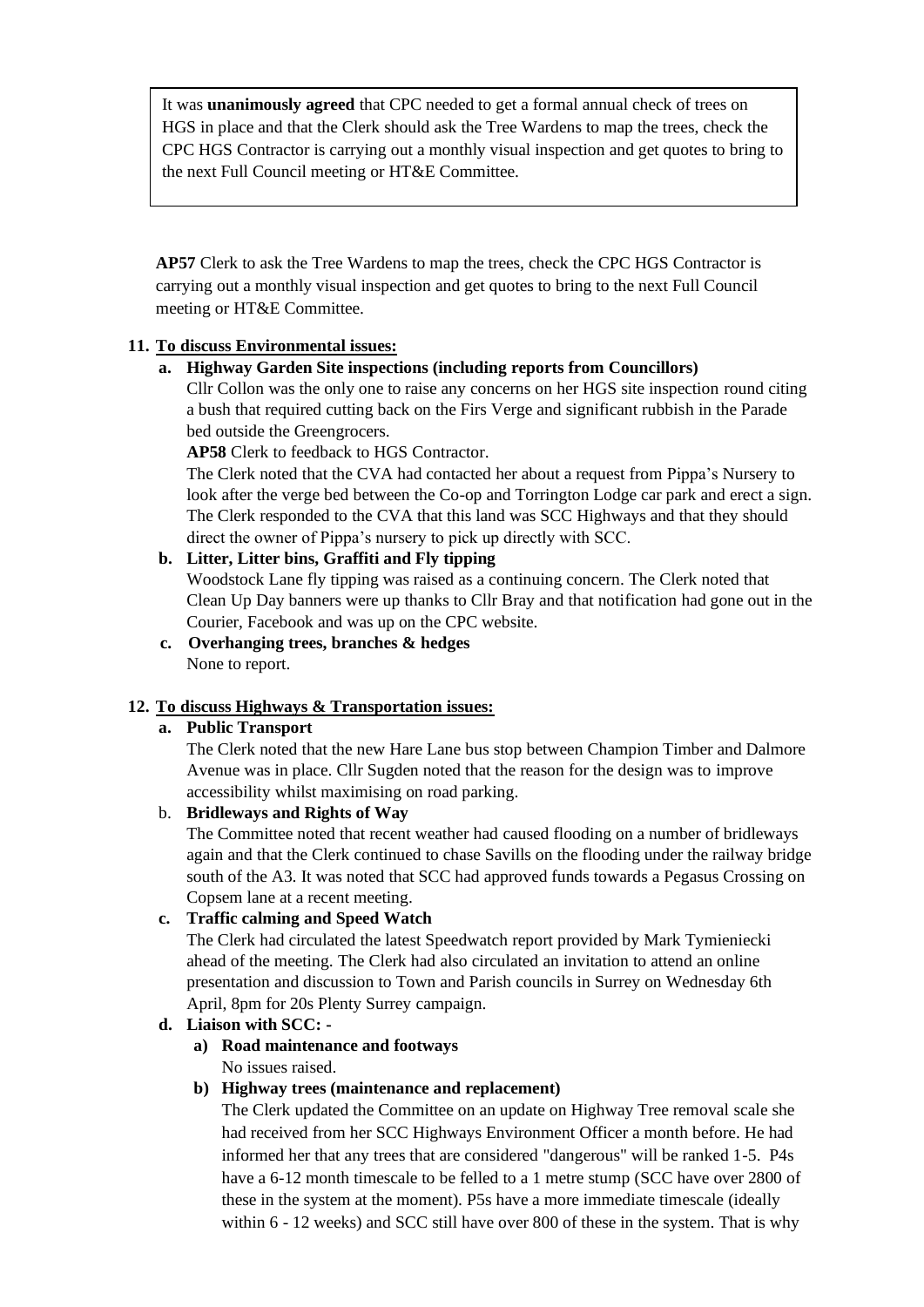the P3s or lower have still not been removed as yet, although they are all in the system. Surrey have just 2 people walking every road in the county logging every single tree. The smaller roads have a 5 year cycle and the more major routes are 3 yearly.

The Clerk had received an update from her SCC Highway Environmental Officer on the dead and diseased trees that CPC had asked be replaced as follows: -

- 3 Dead trees in Dalmore Avenue SCC responded saying the road will be inspected in next 2-3months as part of our 5 yearly arb inspections.
- 2 Dead trees on Hare Lane. SCC responded stating Hare Lane was last inspected by the Arb team in October 2020. We will next inspect there by October 2023.

It was **unanimously agreed** that CPC fund up to £200 ex VAT to remove and have the stump ground out for the tree in the island outside the Claygate Flower House if SCC will action and plant a replacement tree in its place.

**AP59** Clerk to notify SCC & process as required.

- 3 Diseased trees which have been removed in Torrington Road. SCC had STATS checked & then refused to plant but CPC asked whether shallow rooted trees be planted somewhere in the road as it now looks bare. SCC responded saying that they the footways have 'special' red / clay paviors on which are really disturbed by tree roots. They believed the area was not suitable for tree planting if the trees are all dying.
- 2 trees which have been hit by cars & subsequently removed on the Parade. – SCC has ground out stump (as paid for by CPC) and new birch planting imminent. The tree knocked down outside Parade and Albany had had its space tarmacked over.
- Residents paid for the removal of multiple dead and diseased trees in Simmil Road and have now been told they can't replace them. SCC gave the residents a recommended contractor to remove the trees which the residents paid for and then were told they couldn't replant – SCC noted that they were liaising with SCC Cllr Mark Sugden on this issue.

The Clerk then moved on to an update on the new potential highway trees sites the Tree Wardens had suggested. SCC had received the list of proposed sites from the Clerk and had responded as follows: -

- Outside No 26 Oaken Lane SCC requested the resident submit a planting request via the SCC website. **AP60** Clerk to ask tree wardens to notify resident that they can submit a request via the SCC website.
- The Firs Verge There is space for a tree in the place where a memorial tree was planted but had failed to flourish. This is SCC owned land managed by Claygate Parish Council – SCC requested confirmation of exact location, clarification of who would water and that a submission would again need to be logged via the SCC website. The Committee agreed to not pursue the planting of any more trees on this HGS until the cost implications of an annual formal tree inspection have been established.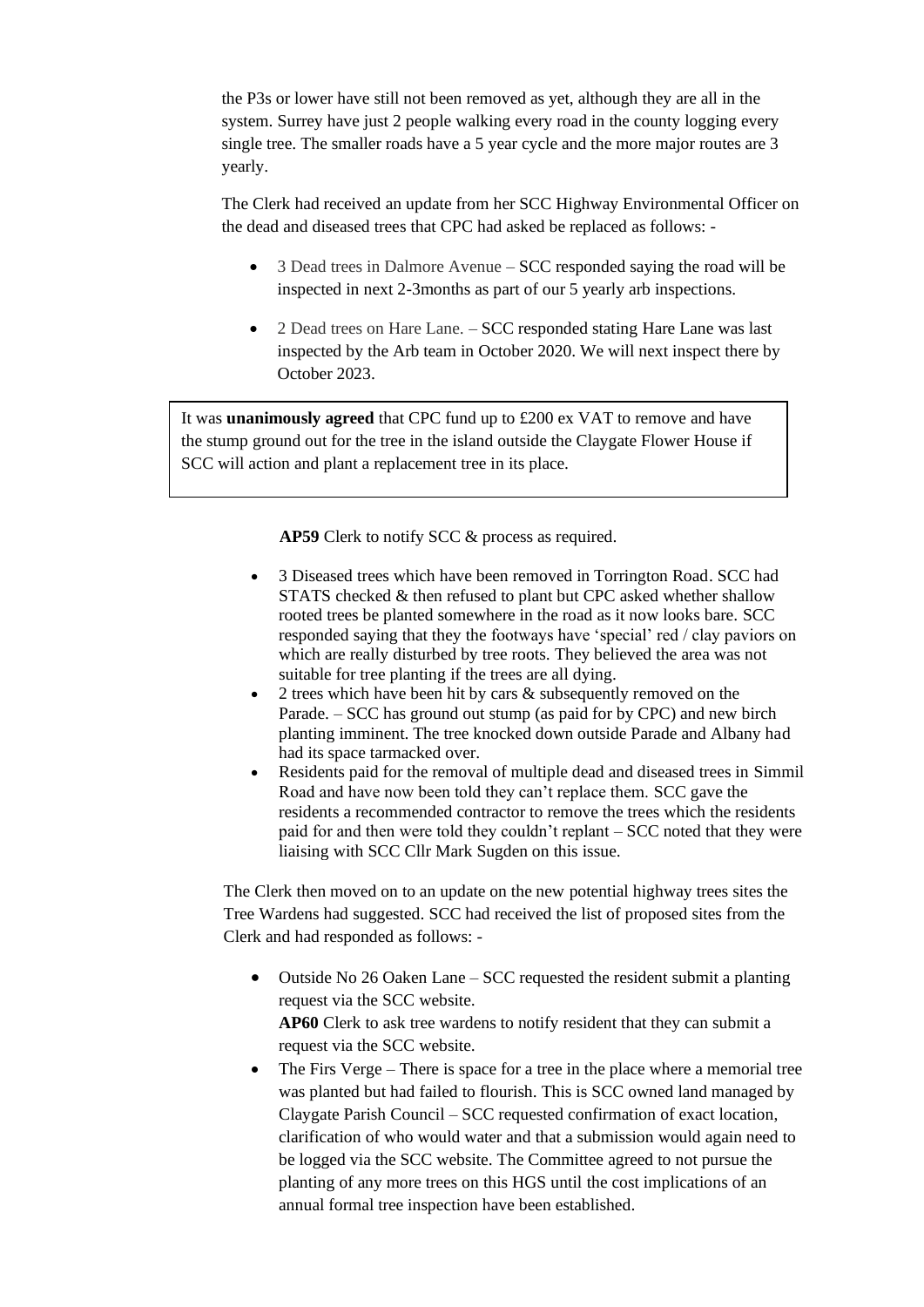- Outside No 19 Red Lane SCC responded saying it is a good site but they need a request to plant via their website.
- Between 50-72 The Roundway SCC responded saying as PA Housing own this land they can't plant on it.
- Meadow Road Green SCC responded asking if we knew if it was SCC Highways land.

**AP61** Clerk to update SCC Highways Environment Officer on current discussion between EBC and SCC on responsibility as land unregistered.

• Derwent Close Green space – SCC responded saying privately owned land so couldn't plant on.

The Clerk updated the Committee on a communication she had been copied in on between the Tree Warden and a resident on Dalmore Avenue. The Resident had asked for tree stakes to be removed from the Highway Trees along her road. The Tree wardens responded saying that the trees planted were never intended simply to protect the grass verges. They were planted to enhance the road with their flowers, leaves and fruit, and to provide other environmental benefits. The stakes were put in partly to support the young trees but also to protect them in a narrow road which has problems with traffic congestion. The Tree Wardens subsequently went along Dalmore Avenue and removed stakes and ties where appropriate. The ones that they left are protecting the trees from cars and vans turning or parking. The Tree Wardens plan to monitor the situation and will remove any if they no longer seem to be needed.

## **c) Parking**

The Clerk updated the Committee that SCC had moved to formal consultation for partial double yellow lines down Dalmore Avenue. The Clerk had received an email from a resident on the road which requested Cllrs to support the introduction of the double yellow lines. The resident cited that she had witnessed occasions when emergency vehicles can't access homes on the road and numerous times when she can't access her own drive due to blockages in the road. She noted that the issues had got worse with the deliveries to the newly opened Pavilion and would continue to get worse with the increased use of the new Recreational ground facilities. She noted that Dalmore Avenue also provided access to Claygate Primary School and parking was often brought up as a compliant with the school. She noted that she would personally like to know that a fire engine or ambulance could reach her home and that from a wider village perspective the council should be involved to ensure that this is the case for the Recreation ground. Cllr Sugden noted that there was also formal consultation for Double Yellow lines on the corner of the Avenue and Oaken Lane. He noted that he wouldn't participate in the discussion due to his role as SCC Cllr. The Committee decided to not submit a comment on the Consultation noting residents can pass comment should they wish.

**AP62** Clerk to respond to resident saying CPC recognises her concerns.

#### **d) Street signage** No issues reported.

## **13. Communication of key decisions to residents including input to the Courier and website.** The Clerk noted that the April Courier had landed. The next edition will be landing at the start of

October.